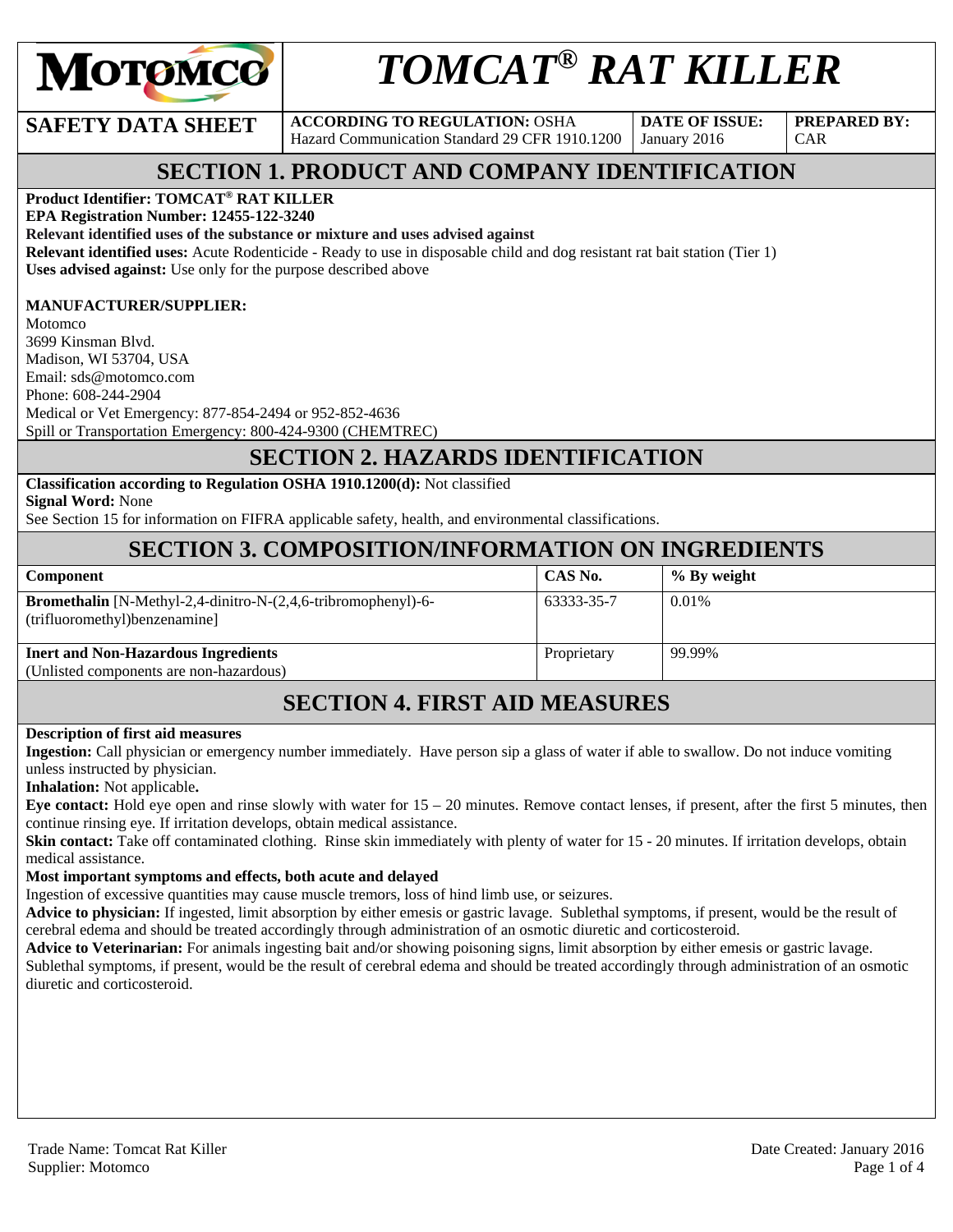# **SECTION 5. FIRE-FIGHTING MEASURES**

#### **Extinguishing media**

Suitable Extinguishing Media: water, foam or inert gas.

Unsuitable Extinguishing Media: None known.

**Special hazards arising from the mixture:** High temperature decomposition or burning in air can result in the formation of toxic gases, which may include carbon monoxide and traces of nitrogen and hydrobromic acid.

**Advice for firefighters:** Wear protective clothing and self-contained breathing apparatus.

#### **SECTION 6. ACCIDENTAL RELEASE MEASURES**

**Personal precautions, protective equipment and emergency procedures**: Collect spillage without creating dust.

**Environmental precautions:** Do not allow bait to enter drains or water courses. Where there is contamination of streams, rivers or lakes contact the appropriate environment agency.

**Methods and materials for containment and cleaning up**

**For Containment:** Sweep up spilled material immediately. Place in properly labeled container for disposal or re-use.

**For Cleaning Up:** Wash contaminated surfaces with detergent. Dispose of all wastes in accordance with all local, regional and national regulations.

**Reference to other sections:** Refer to Sections 7, 8 & 13 for further details of personal precautions, personal protective equipment and disposal considerations.

# **SECTION 7. HANDLING AND STORAGE**

**Precautions for safe handling**: Do not handle the product near food, animal foodstuffs or drinking water. Keep out of reach of children. Do not use near heat sources, open flame, or hot surfaces. As soon as possible, wash hands thoroughly after applying bait and before eating, drinking, chewing gum, using tobacco, or using the toilet.

**Conditions for safe storage, including any incompatibilities:** Store only in original container in a cool, dry place, inaccessible to pets and wildlife. Do not contaminate water, food or feed by storage or disposal. Keep containers closed and away from other chemicals.

### **SECTION 8. EXPOSURE CONTROLS/PERSONAL PROTECTION**

|--|

| Component          | OSHA            | <b>ACGIH</b>    | <b>Other Limits</b> |
|--------------------|-----------------|-----------------|---------------------|
| <b>Bromethalin</b> | Not Established | Not Established | Not Established     |

**Appropriate Engineering Controls:** Not required

**Occupational exposure limits:** Not established

**Personal Protective Equipment:** 

**Respiratory protection:** Not required

**Eye protection:** Not required

**Skin protection:** Not required

**Hygiene recommendations:** Wash thoroughly with soap and water after handling.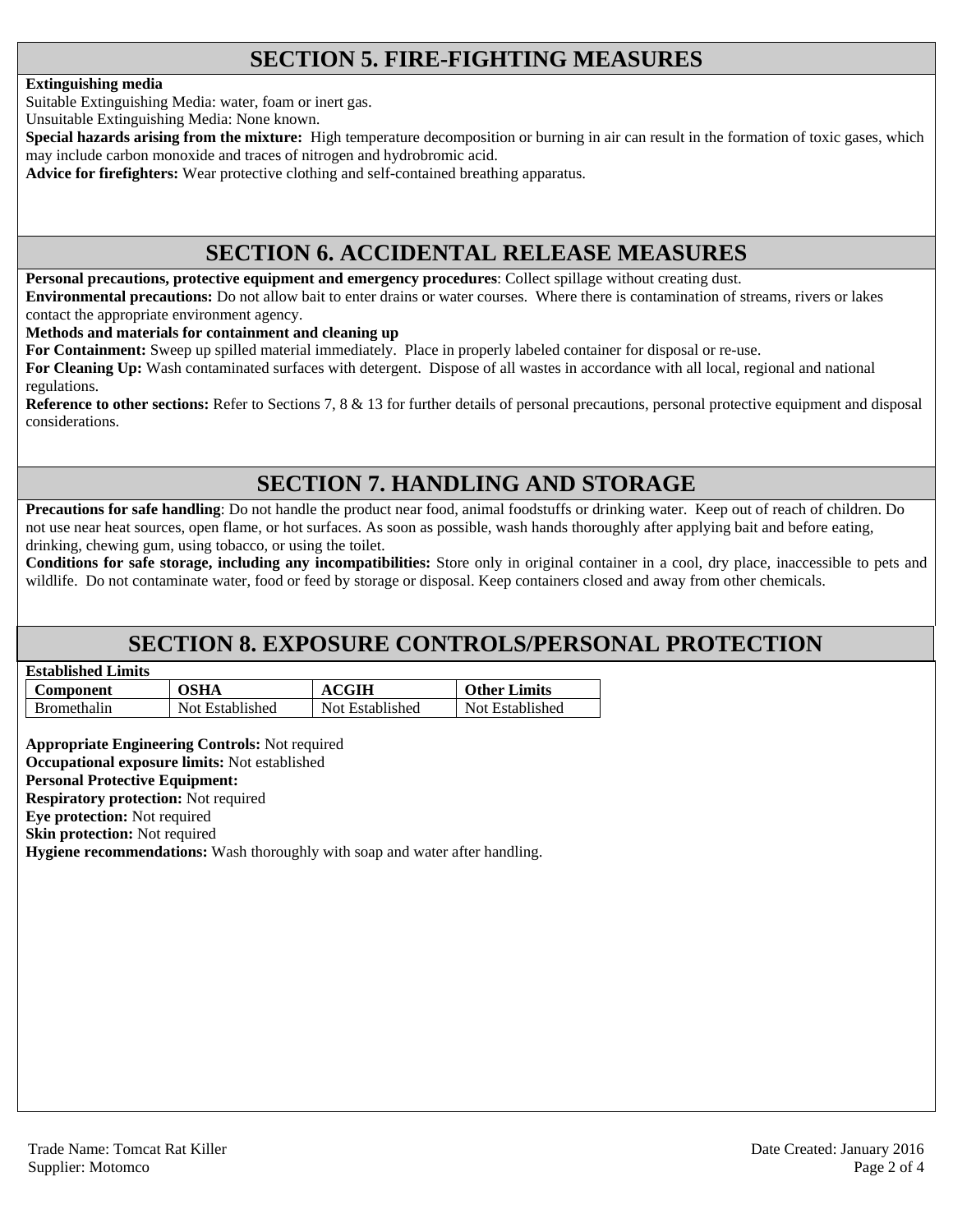### **SECTION 9. PHYSICAL AND CHEMICAL PROPERTIES**

| Information on basic physical and chemical properties |                                                                                   |
|-------------------------------------------------------|-----------------------------------------------------------------------------------|
| <b>Appearance/Color:</b>                              | Green wax block in disposable child and dog resistant rat bait station (Tier 1)   |
| Odor:                                                 | Sweet grain-like                                                                  |
| <b>Odor Threshold:</b>                                | Not applicable, odor not associated with a hazardous material.                    |
| pH:                                                   | Not applicable, is not dispersible with water.                                    |
| <b>Melting point:</b>                                 | Not applicable to rodenticide bait                                                |
| <b>Boiling point:</b>                                 | Not applicable to rodenticide bait                                                |
| <b>Flash point:</b>                                   | Not applicable, does not contain components classified as flammable.              |
| <b>Evaporation rate:</b>                              | Not applicable, is a solid.                                                       |
| <b>Flammability:</b>                                  | Not applicable, is a solid.                                                       |
| <b>Upper/lower flammability or explosive limits:</b>  | Not applicable, does not contain components classified as flammable or explosive. |
| <b>Vapor Pressure:</b>                                | Not applicable to rodenticide bait                                                |
| <b>Vapor Density:</b>                                 | Not applicable, is a solid                                                        |
| <b>Relative Density:</b>                              | 1.16 g/mL @ $20^{\circ}$ C                                                        |
| <b>Solubility (water):</b>                            | Not water soluble                                                                 |
| <b>Solubility (solvents):</b>                         | Not applicable to rodenticide bait                                                |
| <b>Partition coefficient: n-octanol/water:</b>        | Not applicable to rodenticide bait                                                |
| <b>Auto-ignition temperature:</b>                     | Not applicable, does not contain components classified as flammable.              |
| <b>Decomposition temperature:</b>                     | Not applicable to rodenticide bait                                                |
| <b>Viscosity:</b>                                     | Not applicable, is not a liquid.                                                  |
|                                                       |                                                                                   |

#### **SECTION 10. STABILITY AND REACTIVITY**

**Reactivity:** Stable when stored in original container in a cool, dry location.

**Chemical stability:** Stable when stored in original container in a cool, dry location.

**Possibility of hazardous reactions:** Refer to Hazardous decomposition products

**Conditions to avoid:** Avoid extreme temperatures (below 0°C or above 40°C).

**Incompatible materials**: Avoid strongly alkaline materials.

**Hazardous decomposition products:** High temperature decomposition or burning in air can result in the formation of toxic gases, which may include carbon monoxide and traces of nitrogen and hydrobromic acid.

# **SECTION 11. TOXICOLOGICAL INFORMATION**

**Information on toxicological effects** 

**Acute Toxicity** 

**LD50, oral (ingestion):** >5000 mg/kg (rats) (Bromethalin Rat LD50 oral: 10.7 (males), 9.1 (females) mg/kg bw).

**LD50, dermal (skin contact):** > 5001 mg/kg (rats) (Bromethalin rabbit LD50 dermal: 2000 mg/kg bw).

**LC50, inhalation:** Product is a wax block inside of a sealed bait station and therefore exposure by inhalation is not relevant.

**Skin corrosion/irritation:** Not irritating to skin.

**Serious eye damage/Irritation:** Not irritating to eyes.

**Respiratory or skin sensitization:** Dermal sensitization: Not a Sensitizer (Guinea pig maximization test).

**Germ cell mutagenicity:** Contains no components known to have a mutagenetic effect.

| $\sim$<br>Carcinogenicity:<br>Contains no components known to have a carcinogenetic effect. |            |               |            |
|---------------------------------------------------------------------------------------------|------------|---------------|------------|
| Components                                                                                  | <b>NTD</b> | ADC<br>17 N V | OSHA       |
| Bromethalin                                                                                 | Not listed | Not listed    | Not listea |

**Reproductive Toxicity:** No data

**Aspiration Hazard:** Not applicable. Product is a wax block inside of a sealed bait station.

**Target Organ Effects:** None.

# **SECTION 12. ECOLOGICAL INFORMATION**

**Ecotoxicity Effects:** This product is extremely toxic to mammals and birds. Dogs and other predatory and scavenging mammals and birds might be poisoned if they feed upon animals that have eaten this bait. Do not apply directly to water, or to areas where surface water is present or to intertidal areas below the mean high water mark. Runoff also may be hazardous to aquatic organisms in water adjacent to treated areas. Do not contaminate water when disposing of equipment wash water or rinsate.

**Persistence and degradability:** Product is inherently biodegradable.

**Bioaccumulative potential:** Not determined. Bromethalin water solubility is extremely low (< 0.1mg/l).

**Mobility in Soil:** Not determined. Mobility of bromethalin in soil is considered to be limited.

**Other adverse effects:** None.